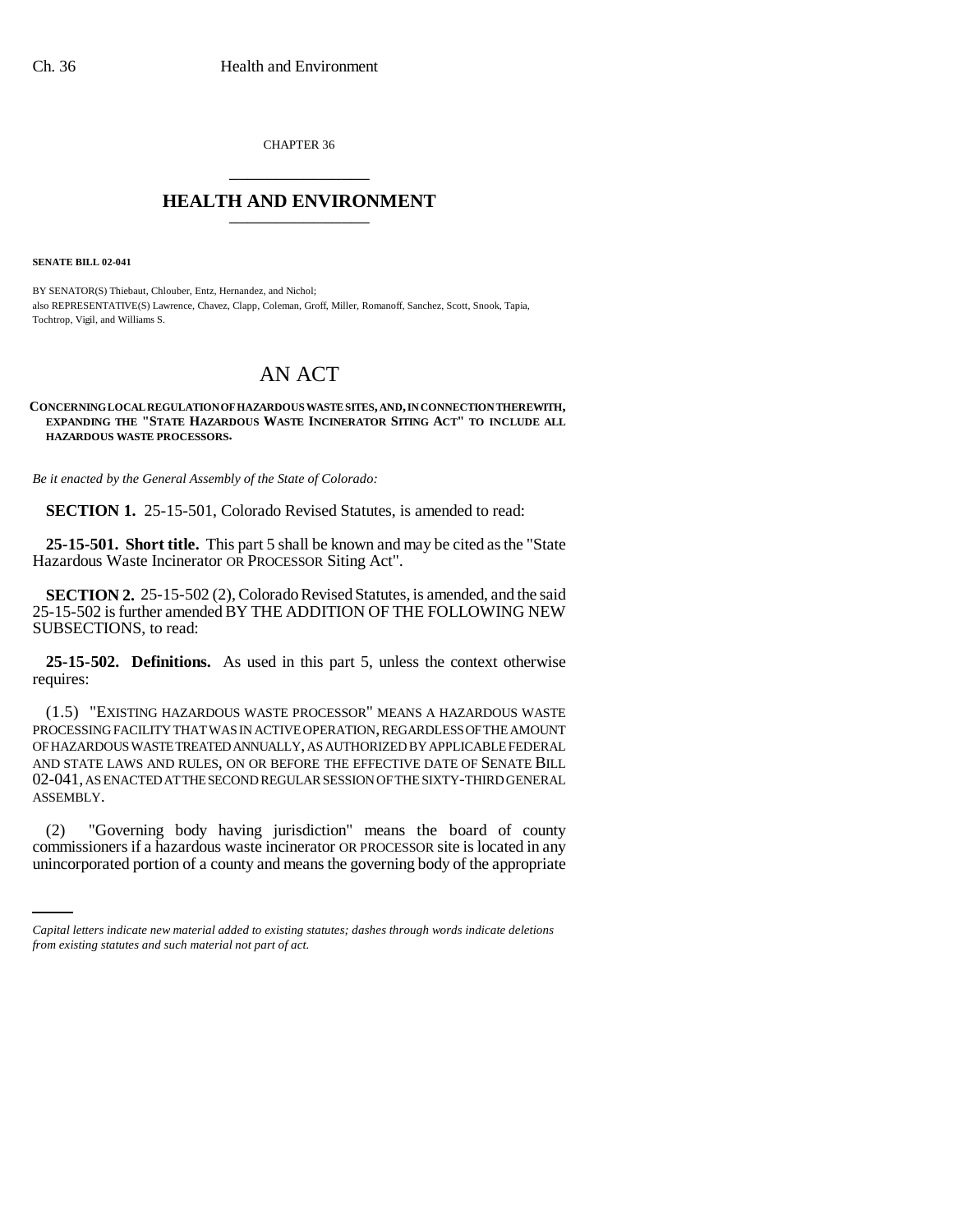municipality if a hazardous waste incinerator OR PROCESSOR site is located within an incorporated area.

(4) (a) "HAZARDOUS WASTE PROCESSING" MEANS BOTH OF THE FOLLOWING, EXCEPT AS PROVIDED IN PARAGRAPH (b) OF THIS SUBSECTION (4):

(I) ANY TREATMENT METHOD, TECHNIQUE, OR PROCESS DESIGNED TO CHANGE THE PHYSICAL, CHEMICAL, OR BIOLOGICAL CHARACTER OR COMPOSITION OF ACUTE HAZARDOUS WASTE, AS DEFINED IN RULES OF THE COMMISSION PROMULGATED PURSUANT TO PART 3 OF THIS ARTICLE, IN ORDER TO NEUTRALIZE SUCH WASTE, REDUCE THE VOLUME OF SUCH WASTE, OR RENDER SUCH WASTE LESS HAZARDOUS, SAFER FOR TRANSPORT, AMENABLE TO RECOVERY OR USE, OR AMENABLE TO STORAGE; AND

(II) ANY ACUTE HAZARDOUS WASTE PROCESSING, AS DEFINED IN RULES OF THE COMMISSION PROMULGATED PURSUANT TO SECTION 25-15-302.

(b) "HAZARDOUS WASTE PROCESSING" DOES NOT INCLUDE:

(I) THE TREATMENT OF LESS THAN ONE THOUSAND KILOGRAMS OF ACUTE HAZARDOUS WASTE PER YEAR;

(II) THE TREATMENT, STORAGE, OR DISPOSAL OF HAZARDOUS WASTE PURSUANT TO A CERTIFICATE OF DESIGNATION ISSUED UNDER, OR OTHERWISE REGULATED BY, PART 2 OF THIS ARTICLE;

(III) THE PROCESSING OF HAZARDOUS WASTE THAT IS NOT LISTED AS ACUTE HAZARDOUS WASTE IN RULES OF THE COMMISSION PROMULGATED PURSUANT TO PART 3 OF THIS ARTICLE;

(IV) THE PROCESSING OF ANY HAZARDOUS WASTE PURSUANT TO ANY RECORD OF DECISION, CONSENT DECREE, OR ADMINISTRATIVE ORDER AUTHORIZED BY OR MADE PURSUANT TO APPLICABLE FEDERAL OR STATE LAWS AND RULES, AS AMENDED OR REVISED, OR ANY RECORD OF DECISION ISSUED PURSUANT TO A PERIODIC REVISION OF A RECORD OF DECISION THAT WAS MADE ON OR BEFORE THE EFFECTIVE DATE OF SENATE BILL 02-041, AS ENACTED AT THE SECOND REGULAR SESSION OF THE SIXTY-THIRD GENERAL ASSEMBLY;

(V) THE PERFORMANCE OF ON-SITE PROCESSING OR TREATMENT OF HAZARDOUS WASTE ASSOCIATED WITH EFFORTS TO CLEAN UP CONTAMINATED SOIL, GROUNDWATER, OR SURFACE WATER PURSUANT TO FEDERAL OR STATE ENVIRONMENTAL LAWS;

(VI) THE PROCESSING OF HAZARDOUS WASTE INCIDENTAL TO COMMERCIAL MANUFACTURING;

(VII) THE TREATMENT, STORAGE, MANAGEMENT, OR PROCESSING OF SOLID WASTE PURSUANT TO A CERTIFICATE OF DESIGNATION ISSUED UNDER ARTICLE 20 OF TITLE 30, C.R.S.;

(VIII) THE CONDUCT OF ANY ACTIVITIES PURSUANT TO AN APPROVED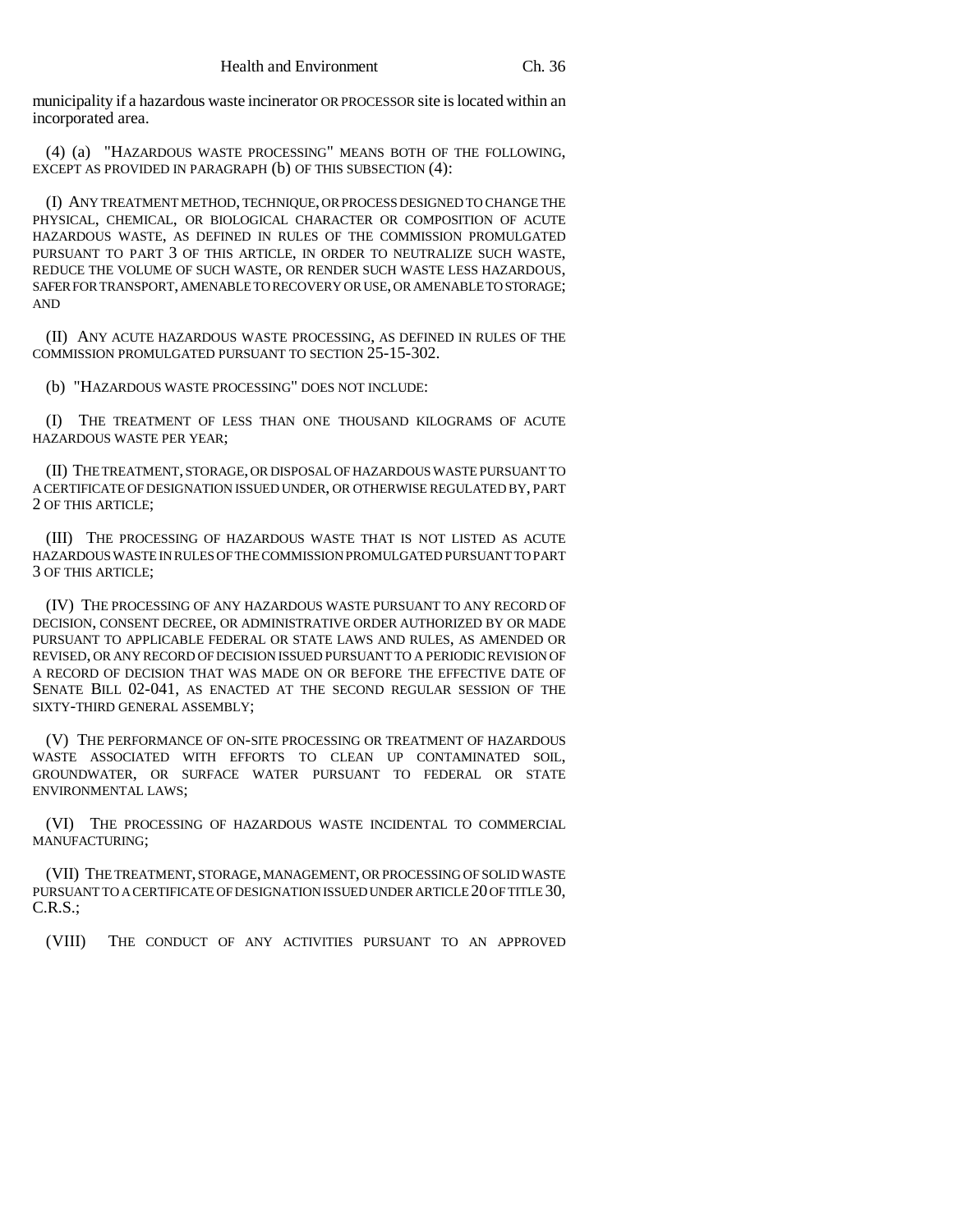RECLAMATION PLAN CONTAINED IN A PERMIT ISSUED UNDER, OR OTHERWISE REGULATED BY, ARTICLE 32 OR 33 OF TITLE 34, C.R.S.; OR

(IX) THE CONDUCT OF ANY ACTIVITIES REGULATED UNDER ARTICLE 60 OF TITLE 34, C.R.S.

(5) "HAZARDOUS WASTE PROCESSOR" MEANS A FACILITY THAT ENGAGES IN HAZARDOUS WASTE PROCESSING SUBJECT TO THE REQUIREMENT FOR A PART B PERMIT OR INTERIM STATUS UNDER RULES OF THE COMMISSION PROMULGATED PURSUANT TO SECTION 25-15-302.

(6) "HAZARDOUS WASTE PROCESSOR SITE" MEANS A LOCATION WHERE HAZARDOUS WASTE IS:

(a) PROCESSED; OR

(b) GENERATED OR STORED BY THE OWNER OF A HAZARDOUS WASTE PROCESSOR OR BY AN AFFILIATE OR CUSTOMER OF A HAZARDOUS WASTE PROCESSOR WHO PRODUCES HAZARDOUS WASTE.

**SECTION 3.** 25-15-503, Colorado Revised Statutes, is amended to read:

**25-15-503. Certificate required - incineration or processing of hazardous waste prohibited - exceptions.** (1) Any person desiring to own or operate a hazardous waste incinerator OR PROCESSOR shall first obtain a certificate of designation from the governing body having jurisdiction over the area in which such proposed hazardous waste incinerator OR PROCESSOR site is located.

(2) Hazardous waste incineration OR PROCESSING by any person is prohibited except on or at a hazardous waste incinerator OR PROCESSOR site for which a certificate of designation has been obtained as provided in this part 5.

(3) Notwithstanding the provisions of subsections (1) and (2) of this section AND SECTION 25-15-507, any existing hazardous waste incinerator OR PROCESSOR shall be an approved activity for which obtaining a certificate of designation under the provisions of this part 5 shall be unnecessary.

**SECTION 4.** 25-15-504, Colorado Revised Statutes, is amended to read:

**25-15-504. Application for certificate - review by governing body.** (1) Any person desiring to own or operate a hazardous waste incinerator OR PROCESSOR shall make application to the governing body having jurisdiction over the area in which such incinerator, or incinerator site, PROCESSOR, OR PROCESSOR SITE is or is proposed to be located for a certificate of designation.

(2) An application made pursuant to the provisions of subsection (1) of this section shall be accompanied by a fee to be established by the governing body having jurisdiction. which SUCH FEE shall be based on the reasonable anticipated costs that may be incurred by such governing body in the application review and approval process IMPOSED BY THIS ARTICLE. Such fee shall be for the reasonable costs necessary in the APPLICATION REVIEW AND hearing process IMPOSED BY THIS ARTICLE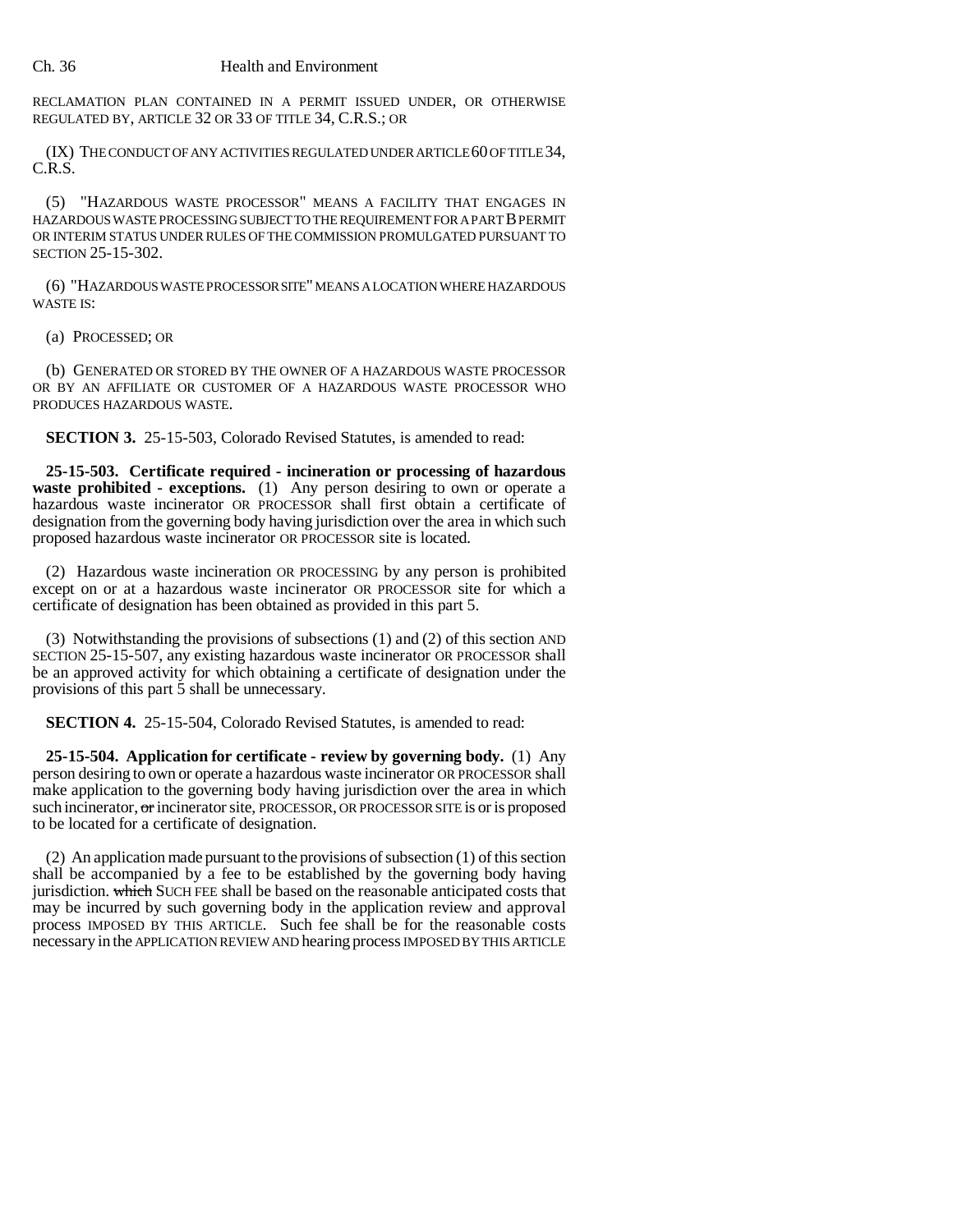Health and Environment Ch. 36

and shall not exceed fifty ONE HUNDRED thousand dollars. and may be refunded in whole or in part. THE LOCAL GOVERNING BODY HAVING JURISDICTION SHALL PROVIDE AN ACCOUNTING OF THE ACTUAL COSTS INCURRED BY SUCH BODY IN THE APPLICATION REVIEW AND HEARING PROCESS AND SHALL REFUND ANY PAYMENT IN EXCESS OF SUCH COSTS WITHIN NINETY DAYS AFTER COMPLETION OF THE CERTIFICATION PROCESS.

(3) An application made pursuant to the provisions of subsection (1) of this section shall set forth the location of the incineration INCINERATOR OR PROCESSOR site and incinerator OR PROCESSOR, the types of hazardous waste to be accepted or rejected, the types of incinerator OR PROCESSOR by-product disposal, the method of supervision, the anticipated access routes in the county in which the site is located, and such other information as may be required by the governing body having jurisdiction.

(4) The clerk of the governing body having jurisdiction shall promptly notify the county commissioners and the governing body of any other county or municipality within twenty miles of a proposed hazardous waste incinerator of OR PROCESSOR UPON the filing of any application for a certificate of designation therefor FOR SUCH INCINERATOR, PROCESSOR, OR SITE.

**SECTION 5.** 25-15-505, Colorado Revised Statutes, is amended to read:

**25-15-505. Grounds for approval.** (1) A governing body having jurisdiction shall approve or disapprove an application for a hazardous waste incinerator OR PROCESSOR site certificate of designation within one hundred eighty days after receiving such application. Such governing body having jurisdiction may approve an application for a certificate of designation upon a finding of all of the following factors:

(a) That the proposed hazardous waste incinerator OR PROCESSOR site would not pose a significant threat to the health or safety of the public or the environment, taking into consideration:

(I) The density of population in the areas neighboring such proposed site;

(II) The density of population in the areas which THAT are adjacent to any portion of delivery roads to such proposed site and which THAT lie within a fifty-mile radius of such proposed site; and

(III) The risk of accidents occurring during the transportation of waste to or at the proposed site;

(b) That the applicant has documented such applicant's financial ability to operate the proposed HAZARDOUS WASTE incinerator OR PROCESSOR;

(c) That the applicant, taking into account such applicant's prior performance records, if any, in the treatment, storage, disposal, PROCESSING, or incineration of hazardous waste, has documented sufficient reliability, expertise, and competency to operate and manage the proposed hazardous waste incinerator OR PROCESSOR; and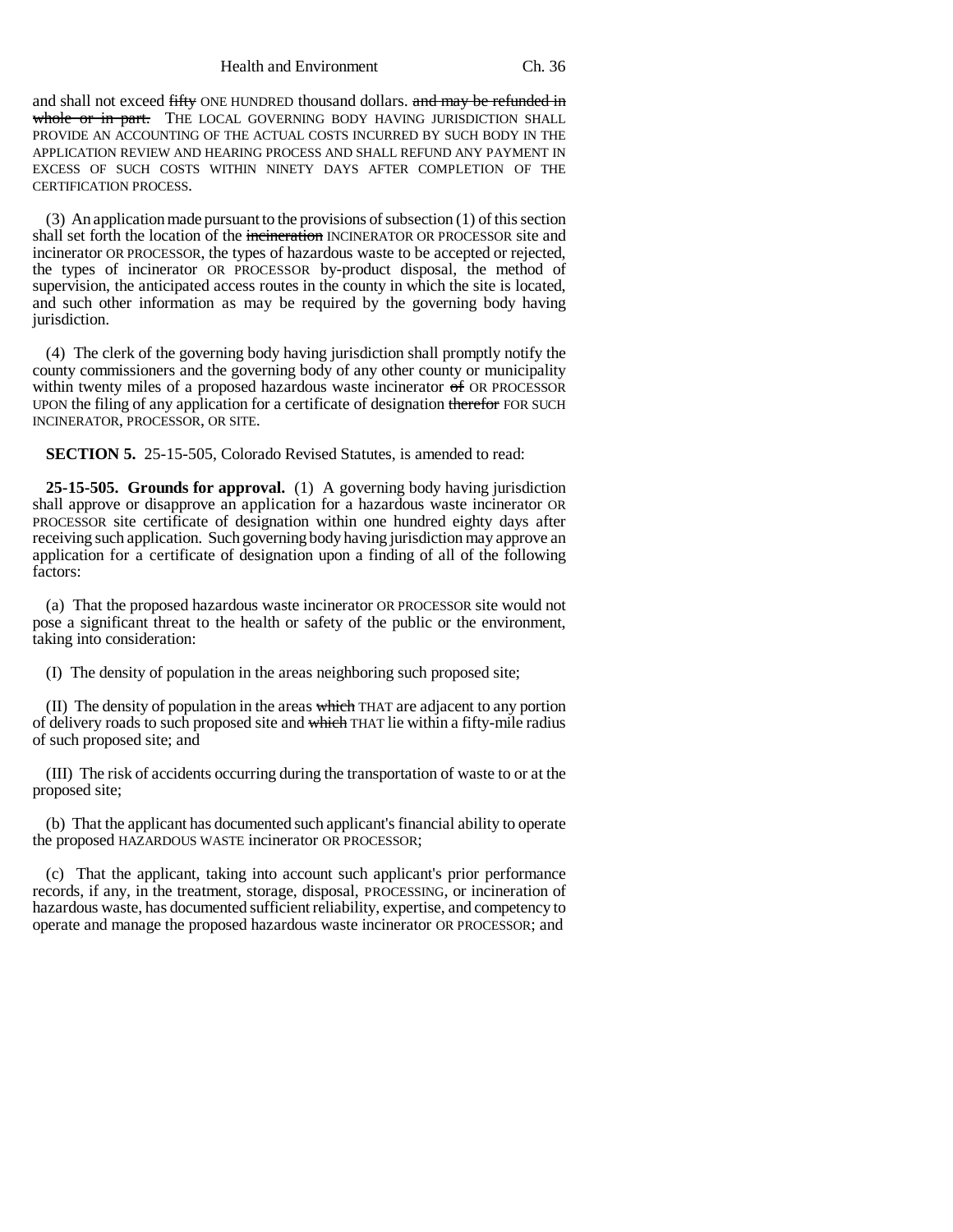(d) That the proposed site conforms to the comprehensive land use plans and relevant land use regulations of the governing body having jurisdiction; except that, to the extent the commission has promulgated a regulation RULE imposing a condition on incinerator OR PROCESSOR operation pursuant to section 25-15-302, such comprehensive land use plans and regulations RULES shall not impose a condition more stringent than that contained in such state regulation RULE.

(2) In considering an application for a proposed hazardous waste incinerator OR PROCESSOR, the governing body having jurisdiction shall take into account the effect that such hazardous waste incinerator OR PROCESSOR will have on the surrounding property, taking into consideration the types of processing to be used, and wind and climatic conditions, AND BOTH THE QUALITY AND QUANTITY OF PUBLIC AND PRIVATE INFRASTRUCTURE NECESSARY TO FACILITATE THE CONSTRUCTION AND SUBSEQUENT OPERATION OF SUCH INCINERATOR, PROCESSOR, OR SITE.

(3) (a) Prior to the issuance of a certificate of designation for a hazardous waste incinerator OR PROCESSOR, the application, comprehensive land use plans, any relevant zoning ordinances, and any other pertinent information shall be presented to the governing body having jurisdiction at a public hearing to be held after notice. Such notice shall contain the date, time, and location of the hearing and shall state that the matter to be considered at such hearing is the applicant's application for a hazardous waste incinerator OR PROCESSOR. Such notice shall be published in a newspaper having general circulation in the county or municipality in which the proposed hazardous waste incinerator OR PROCESSOR site is located at least ten days but no more than thirty days prior to the date of such hearing. Any such notice shall be printed prominently in at least ten-point, boldface BOLD-FACED type. Such notice shall be posted at the proposed hazardous waste incinerator OR PROCESSOR site for a period beginning at least thirty days before such public hearing and continuing through the date of such hearing.

(b) At any public hearing held pursuant to the provisions of paragraph (a) of this subsection (3), the governing body having jurisdiction shall hear or receive any written or oral testimony presented by the applicant and by governmental entities and residents or any interested party concerning such proposed incinerator OR PROCESSOR site. All such testimony shall be considered by the governing body having jurisdiction in making a decision concerning such application.

(4) The governing body having jurisdiction shall notify the department of the approval or disapproval of any application for a hazardous waste incinerator OR PROCESSOR certificate of designation within five days after such approval or disapproval.

(5) THE GOVERNING BODY HAVING JURISDICTION OVER A HAZARDOUS WASTE INCINERATOR OR PROCESSOR MAY ENACT LOCAL PROCEDURAL RULES IN ORDER TO IMPLEMENT THE PROVISIONS OF THIS PART 5. IF A LOCAL PROCEDURAL RULE CONFLICTS WITH ANY OF THE PROVISIONS OF THIS ARTICLE, THE PROVISIONS OF THIS ARTICLE SHALL CONTROL.

**SECTION 6.** 25-15-506 (1) and (2), Colorado Revised Statutes, are amended to read: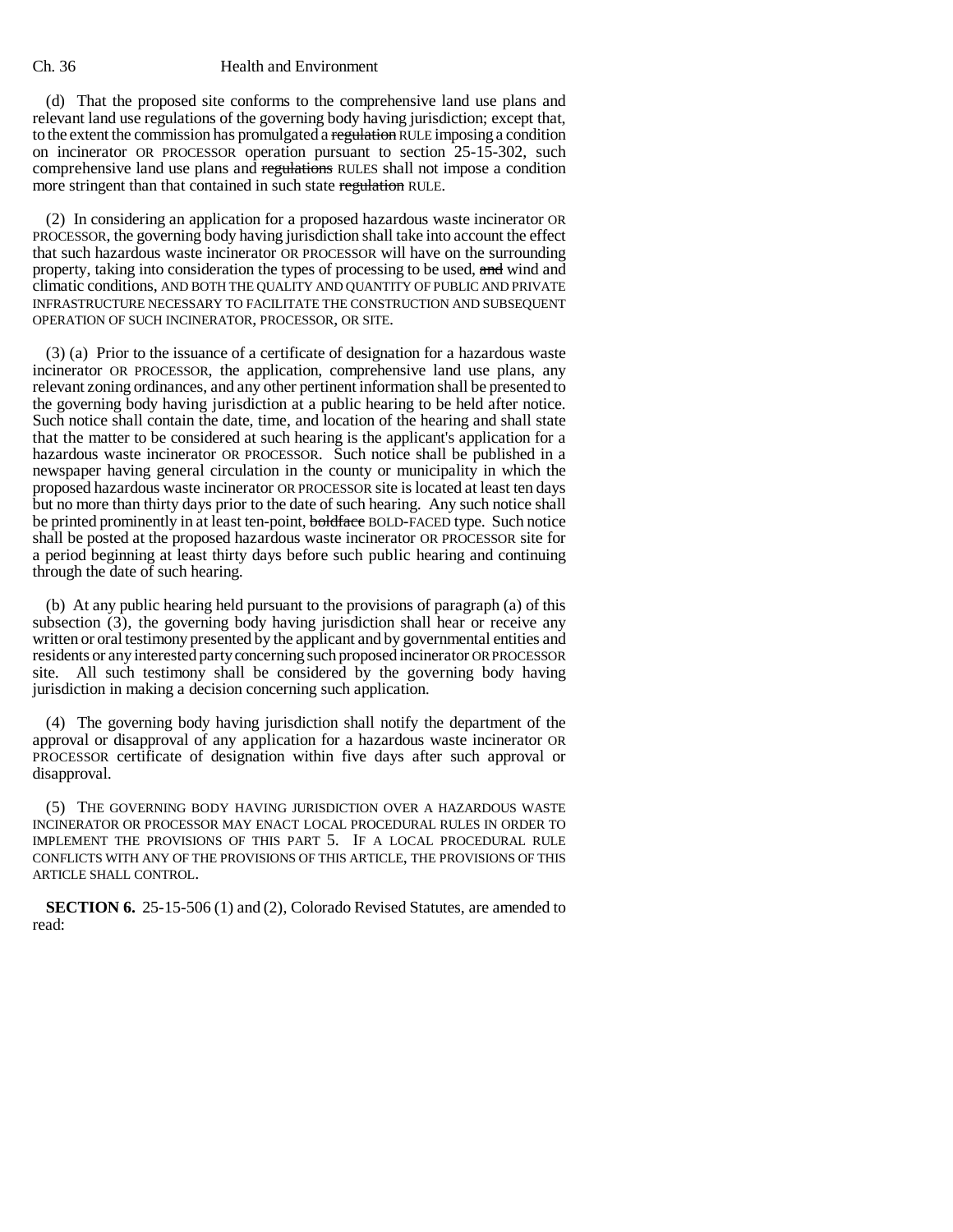Health and Environment Ch. 36

**25-15-506. Certificate.** (1) A certificate of designation for a hazardous waste incinerator OR PROCESSOR site shall identify the general types of waste which THAT shall be INCINERATED OR PROCESSED AND THE TYPES OF WASTE THAT SHALL BE rejected by such hazardous waste incinerator OR PROCESSOR site, subject to a more specific statement of waste to be rejected in the hazardous waste permit issued pursuant to part 3 of this article or the federal act.

(2) Such certificate of designation shall be displayed in a prominent place at the hazardous waste incinerator OR PROCESSOR site.

**SECTION 7.** 25-15-507 (1), Colorado Revised Statutes, is amended to read:

**25-15-507. Substantial change in ownership, design, or operation.** (1) Any substantial change in the ownership of a hazardous waste incinerator OR PROCESSOR, including but not limited to an assignment or a transfer of the certificate of designation, therefor, or in the design or operation of a hazardous waste incinerator, or incinerator site, PROCESSOR, OR PROCESSOR SITE shall be submitted to the governing body having jurisdiction for its approval. Approval by the governing body having jurisdiction shall be required before such a substantial change may become effective. For the purposes of this section, "substantial change" shall have such meaning as is provided for such term in the regulations RULES of the commission promulgated pursuant to section 25-15-510.

**SECTION 8.** 25-15-508, Colorado Revised Statutes, is amended to read:

**25-15-508. Revocation or suspension of certificate.** (1) A governing body having jurisdiction which THAT has granted a certificate of designation for a hazardous waste incinerator OR PROCESSOR may revoke or suspend such certificate of designation if such governing body having jurisdiction finds that:

(a) There was a material misrepresentation or misstatement of fact in the application for such certificate of designation;

(b) Such hazardous waste incinerator OR PROCESSOR is not being operated in substantial compliance with any term, condition, or limitation of its certificate of designation or any applicable regulation RULE adopted pursuant to this part 5; or

(c) The owner or operator of such hazardous waste incinerator OR PROCESSOR has failed to pay the annual fee to the governing body having jurisdiction as required by the provisions of section  $25-15-515$  (1).

(2) The revocation or suspension of a certificate of designation shall not relieve the owner or operator of the hazardous waste incinerator OR PROCESSOR from any legal liability.

**SECTION 9.** 25-15-509, Colorado Revised Statutes, is amended to read:

**25-15-509. Judicial review.** The award, denial, revocation, or suspension of a certificate of designation by the governing body having jurisdiction shall be subject to judicial review in the district court for the judicial district in which the hazardous waste incinerator OR PROCESSOR is located or is proposed to be located. Any request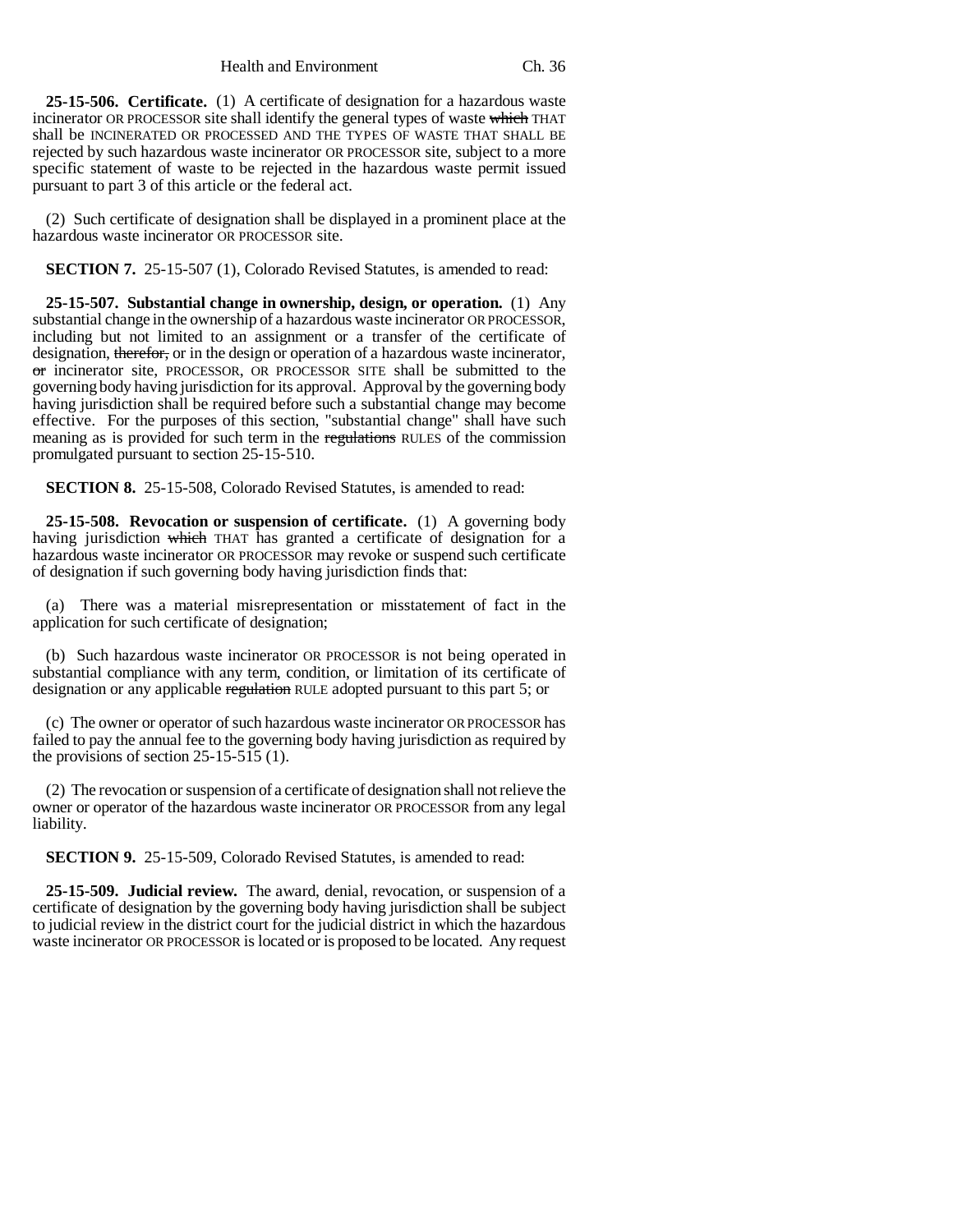for such judicial review shall be made within thirty days after such award, denial, revocation, or suspension. If the court finds no error THAT THE GOVERNING BODY HAVING JURISDICTION HAS ACTED REASONABLY AND IN ACCORDANCE WITH THE PROCEDURES AND PROCEDURAL LIMITATIONS OF THIS PART 5, the court shall affirm the action of the governing body having jurisdiction. If the court finds that the action is arbitrary and capricious, not in accord with the procedures or procedural limitations of this part 5, unsupported by substantial evidence when the record is considered as a whole, or otherwise contrary to law, then the court shall hold unlawful and set aside the action and shall remand the case to the governing body having jurisdiction for further proceedings as appropriate.

**SECTION 10.** 25-15-510 (1), Colorado Revised Statutes, is amended to read:

**25-15-510. Rules - limitations.** (1) The commission may promulgate regulations RULES establishing what constitutes a substantial change in ownership, design, or operation of a hazardous waste incinerator OR PROCESSOR under the provisions of section 25-15-507.

**SECTION 11.** 25-15-511, Colorado Revised Statutes, is amended to read:

**25-15-511. List of hazardous wastes - final inventory.** The operator of any hazardous waste incinerator OR PROCESSOR site shall maintain a list of the hazardous wastes accepted for incineration OR PROCESSING at such site. Such list shall indicate the types of hazardous waste accepted for incineration OR PROCESSING at such hazardous waste incinerator OR PROCESSOR and the location of such waste. A copy of such list shall be provided to any person upon request and upon payment of a reasonable charge for the costs of the reproduction of such list. Upon the closure of a hazardous waste incinerator OR PROCESSOR site, a final inventory of hazardous wastes shall be prepared and filed with the department. The department shall make any such final inventory available for public inspection and copying at reasonable cost.

**SECTION 12.** 25-15-512, Colorado Revised Statutes, is amended to read:

**25-15-512. Inspections of hazardous waste incinerator or processor sites.** (1) Each hazardous waste incinerator site shall be physically and structurally accessible at all times for inspection by the department. The department shall conduct inspections of each hazardous waste incinerator OR PROCESSOR site at intervals determined by regulations RULES of the commission based upon the volume and toxicity of the wastes being received at such site. Such inspections shall include, but are not limited to, inspections conducted during the reception of hazardous wastes, during the incineration of hazardous wastes, DURING THE PROCESSING OF HAZARDOUS WASTES, and during the shipment of incineration OR PROCESSING by-products. The department shall be permitted reasonable access to all operations at any hazardous waste incinerator OR PROCESSOR site for the purpose of monitoring and inspecting such operations. UNLESS AN EMERGENCY EXISTS AT SUCH SITE, OR UNLESS THE DEPARTMENT HAS REASON TO BELIEVE THAT UNLAWFUL ACTIVITY IS BEING CONDUCTED OR WILL BE CONDUCTED AT SUCH SITE, THE DEPARTMENT SHALL PROVIDE PRIOR NOTIFICATION OF THE INSPECTION AND SHALL CONDUCT SUCH INSPECTION DURING NORMAL BUSINESS HOURS.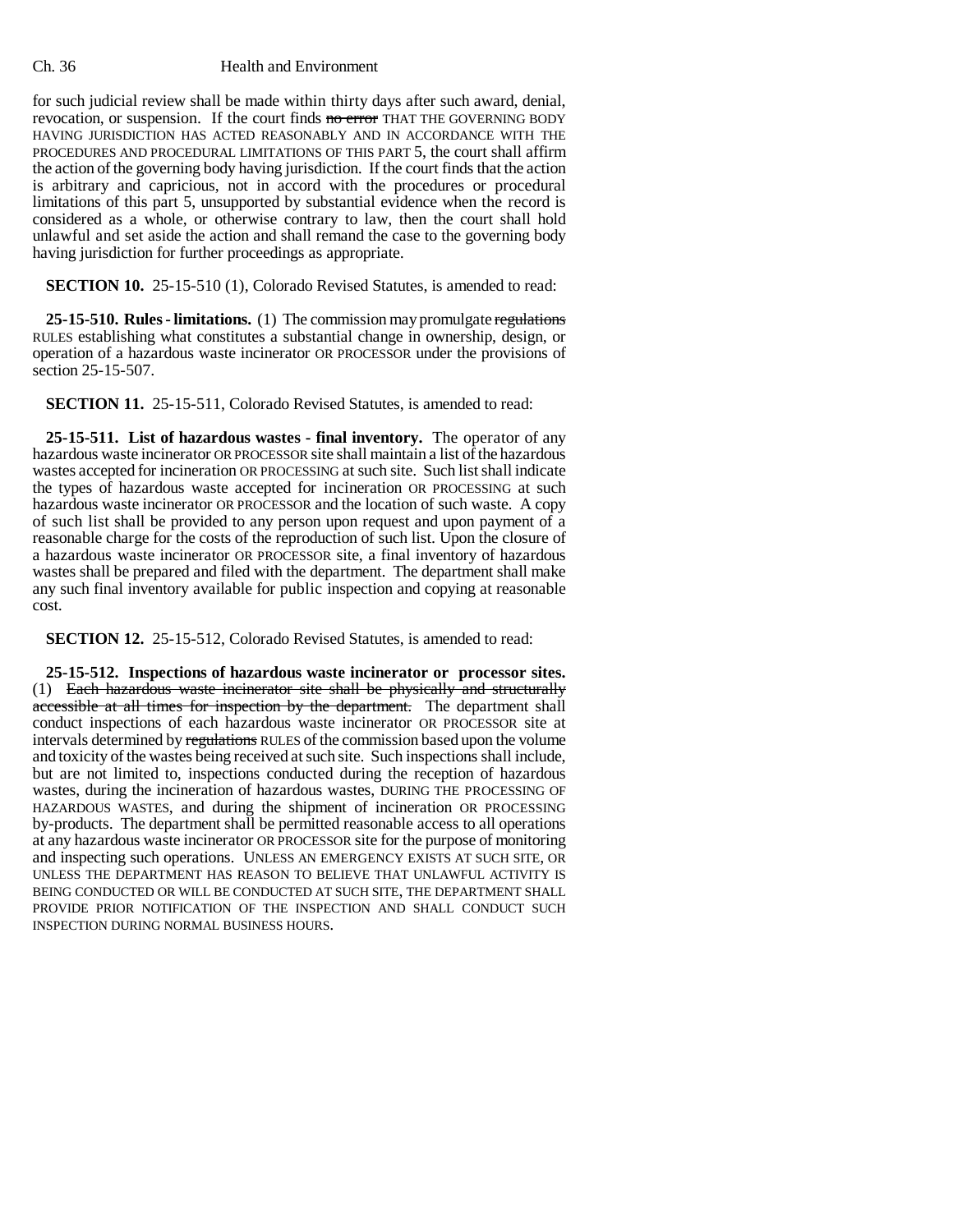(2) The governing body having jurisdiction over any hazardous waste incinerator OR PROCESSOR site or the governing body of any other county or municipality having jurisdiction over such site pursuant to an intergovernmental agreement shall have physical and structural access to such site during the operating hours of such site for the purpose of periodic inspections by the agents of such governing body.

**SECTION 13.** 25-15-515, Colorado Revised Statutes, is amended to read:

**25-15-515. Annual fees - commercial hazardous waste incinerator or processor funds.** (1) (a) The owner or operator of any hazardous waste incinerator OR PROCESSOR for which a certificate of designation has been issued PURSUANT TO THIS ARTICLE shall be required, contingent upon the issuance of  $\alpha$  federal or state permit PERMITS, to pay to the governing body having jurisdiction an annual fee for the purpose of offsetting the estimated direct costs necessitated by such hazardous waste incinerator OR PROCESSOR. THE GOVERNING BODY HAVING JURISDICTION SHALL PROVIDE THE OWNER OR OPERATOR OF SUCH HAZARDOUS WASTE INCINERATOR OR PROCESSOR WITH AN ACCOUNTING OF THE BASIS OF SUCH FEES. Such increased services COSTS may include but are not limited to the improvement and maintenance of roads and bridges; fire protection; law enforcement; monitoring by county or municipal health officials pursuant to the requirements of state law, regulations RULES, and the certificate of designation; and emergency preparation and response. The amount of such fee shall be no more than THE GREATER OF two percent of the annual estimated OPERATING COST OF OR THE ANNUAL ESTIMATED gross revenue received for the incineration OR PROCESSING of hazardous wastes by the hazardous waste incinerator OR PROCESSOR. The governing body having jurisdiction may provide reimbursement out of such fee moneys to other governmental units for the reasonable direct costs to such governmental units of increased services necessitated by such hazardous waste incinerator OR PROCESSOR.

(b) IN LIEU OF THE ANNUAL FEES IMPOSED UNDER PARAGRAPH (a) OF THIS SUBSECTION (1), THE GOVERNING BODY MAY REQUEST THAT THE OWNER OR OPERATOR OF ANY HAZARDOUS WASTE INCINERATOR OR PROCESSOR SITE TO MAKE A LUMP-SUM PAYMENT COVERING THE TOTAL AMOUNT OF FEES IMPOSED UNDER THIS SECTION. SUCH LUMP SUM PAYMENT SHALL NOT BE MADE UNLESS THE GOVERNING BODY HAVING JURISDICTION AND THE OWNER OR OPERATOR OF A HAZARDOUS WASTE INCINERATOR OR PROCESSOR AGREE TO SUCH PAYMENT.

(2) In the event that the owner or operator of a hazardous waste incinerator OR PROCESSOR site fails to pay the annual fee imposed pursuant to the provisions of subsection (1) of this section, the governing body having jurisdiction may suspend the certificate of designation for such site until such annual fee has been paid.

(3) Any governing body having jurisdiction is authorized to establish a commercial hazardous waste incinerator OR PROCESSOR fund. All fees collected pursuant to subsection (1) of this section shall be deposited to the credit of said fund and appropriated by the governing body for the purposes for which such fees are collected.

**SECTION 14. Effective date - applicability.** This act shall take effect upon passage and shall apply to sites for which an application for a certificate of designation was filed on or after said date.